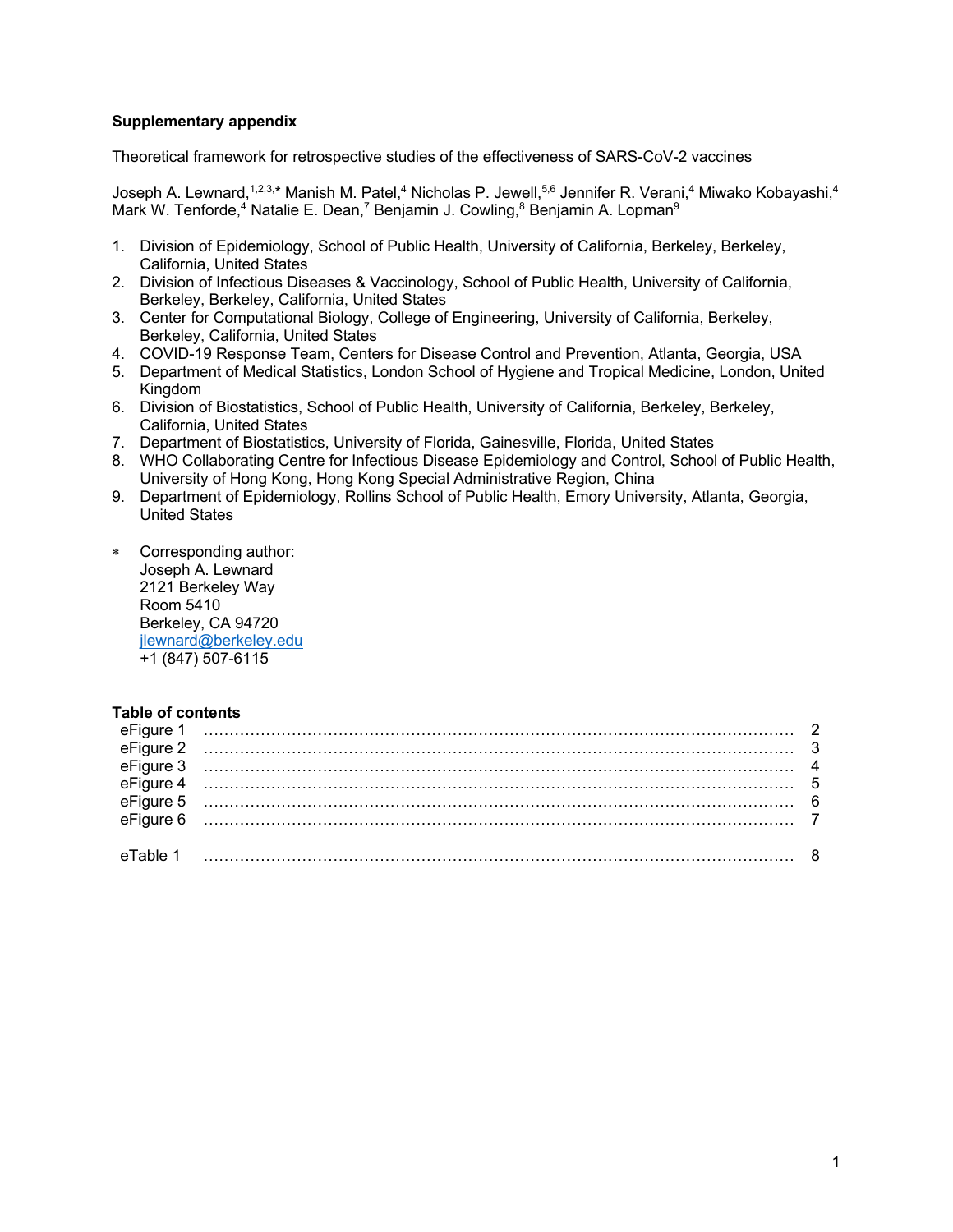

**eFigure 1: True and estimated vaccine effectiveness under the traditional case–control and testnegative design.** We illustrate expected estimates of the odds ratio of vaccination given case versus control status under the TCC (solid lines) and TND (dashed lines) with differing prevalence of infection (top row,  $a = 0.01$ ; bottom row,  $a = 0.1$ ). Panels on the left and right illustrate effect measures with varying values of  $\theta_P$  (for fixed values of  $\theta_S$ ) and  $\theta_S$  (for fixed values of  $\theta_P$ ), respectively. Colors correspond to values of  $d$  and  $k$  for differing endpoints based on the estimates laid out in **Table 1**. Red diagonal lines across each panel illustrate the true effect. The same data are plotted on log-scale axes in **eFigure 2**.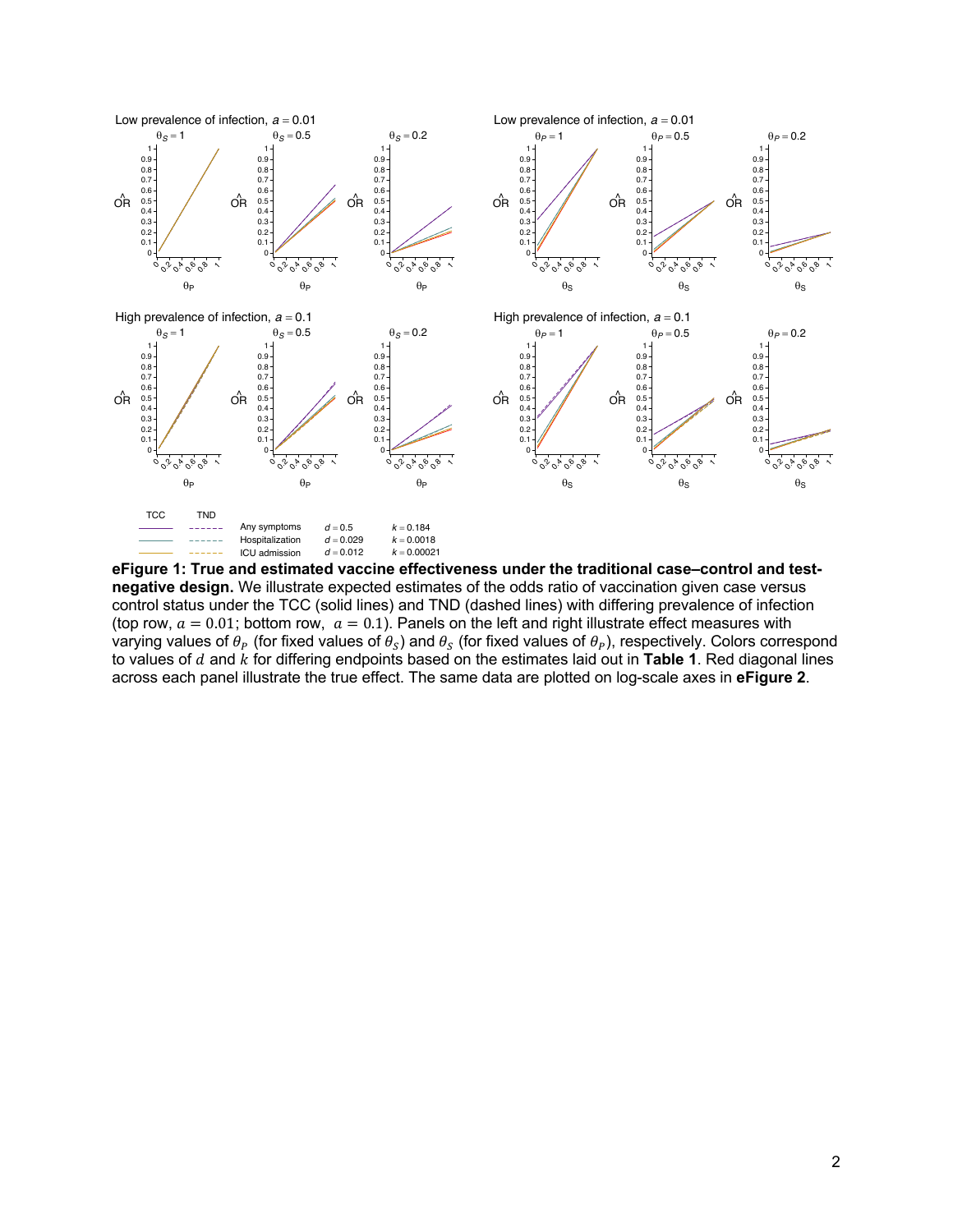

**eFigure 2: True and estimated vaccine effectiveness under the traditional case–control and testnegative design.** We illustrate expected estimates of the odds ratio of vaccination given case versus control status under the traditional case–control (solid lines) and test-negative design (dashed lines) with differing prevalence of infection (top row,  $a = 0.01$ ; bottom row,  $a = 0.1$ ). Panels on the left and right illustrate effect measures with varying values of  $\theta_P$  (for fixed values of  $\theta_S$ ) and  $\theta_S$  (for fixed values of  $\theta_P$ ), respectively. Colors correspond to values of  $d$  and  $k$  for differing endpoints based on the estimates laid out in **Table 1**. Red diagonal lines across each panel illustrate the true effect.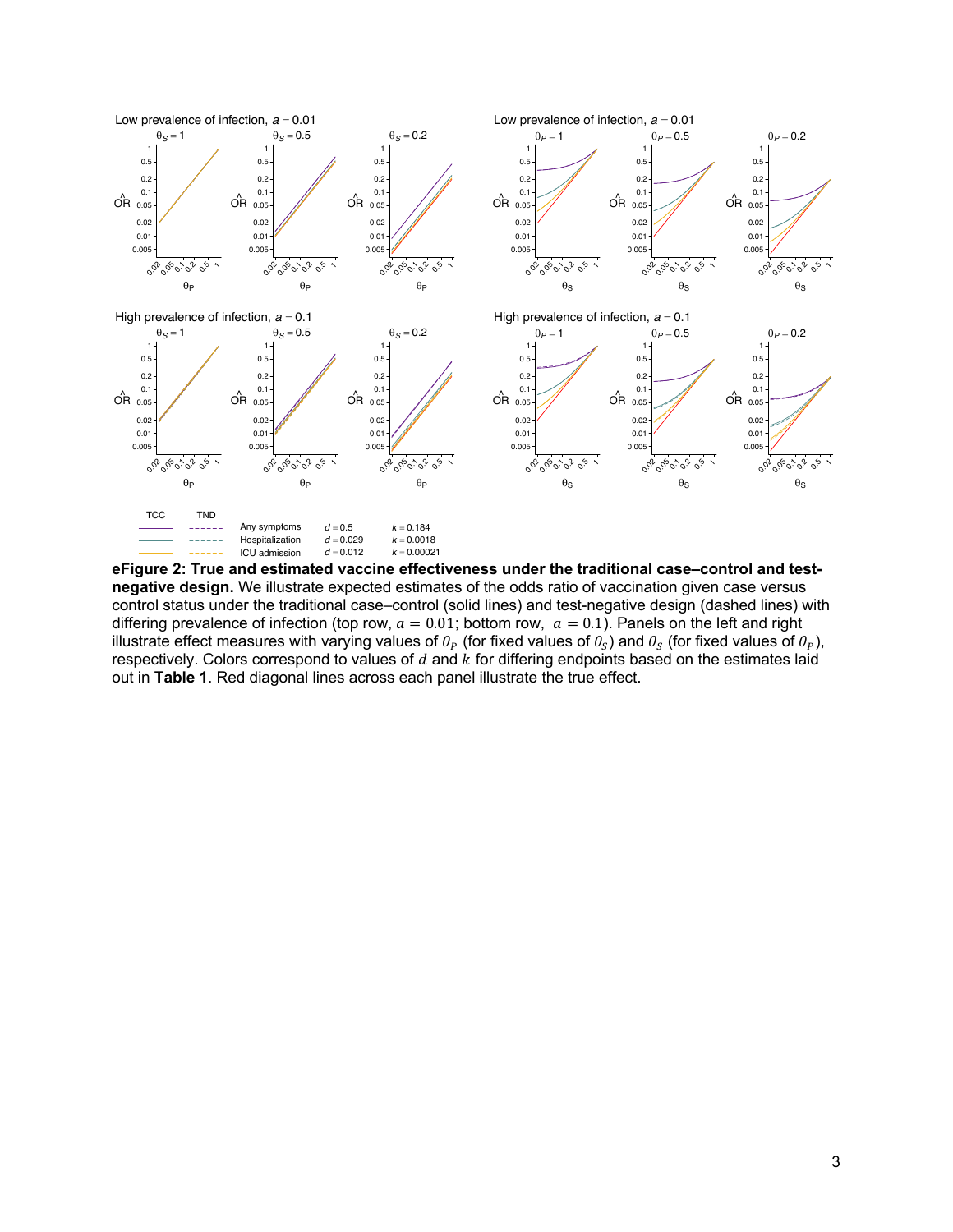

**eFigure 3: Estimated vaccine effectiveness under the test-negative design with discrimination of non-etiologic SARS-CoV-2 detection.** We illustrate expected estimates of the odds ratio of vaccination given case versus control (test-negative) status assuming  $\sigma_S = 0$ , under conditions with differing sensitivity for SARS-CoV-2 detection among COVID-19 cases ( $\sigma_p = 0.9$ , solid lines;  $\sigma_p = 0.7$ , dashed lines), considering differing prevalence of infection (top row,  $a = 0.01$ ; bottom row,  $a = 0.1$ ). Panels on the left and right illustrate effect measures with varying values of  $\theta_P$  (for fixed values of  $\theta_S$ ) and  $\theta_S$  (for fixed values of  $\theta_p$ ), respectively. Colors correspond to values of d and k for differing endpoints based on the estimates laid out in **Table 1**. Red diagonal lines across each panel illustrate the true effect. The same data are plotted on log-scale axes in **eFigure 4**.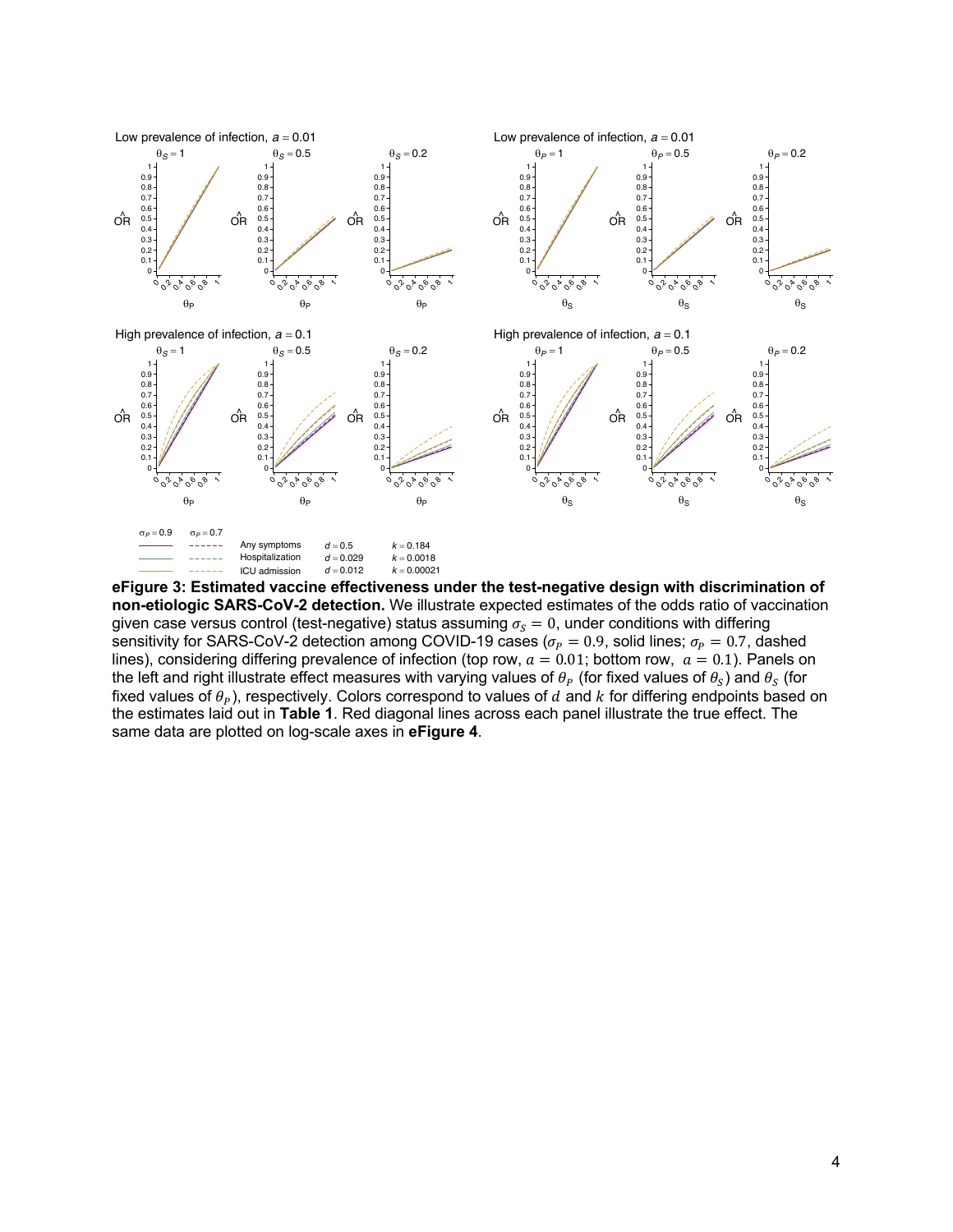

**eFigure 4: Estimated vaccine effectiveness under the test-negative design with discrimination of non-etiologic SARS-CoV-2 detection.** We illustrate expected estimates of the odds ratio of vaccination given case versus control (test-negative) status assuming  $\sigma_s = 0$ , under conditions with differing sensitivity for SARS-CoV-2 detection among COVID-19 cases ( $\sigma_p = 0.9$ , solid lines;  $\sigma_p = 0.7$ , dashed lines), considering differing prevalence of infection (top row,  $a = 0.01$ ; bottom row,  $a = 0.1$ ). Panels on the left and right illustrate effect measures with varying values of  $\theta_p$  (for fixed values of  $\theta_s$ ) and  $\theta_s$  (for fixed values of  $\theta_P$ ), respectively. Colors correspond to values of d and k for differing endpoints based on the estimates laid out in **Table 1**. Red diagonal lines across each panel illustrate the true effect.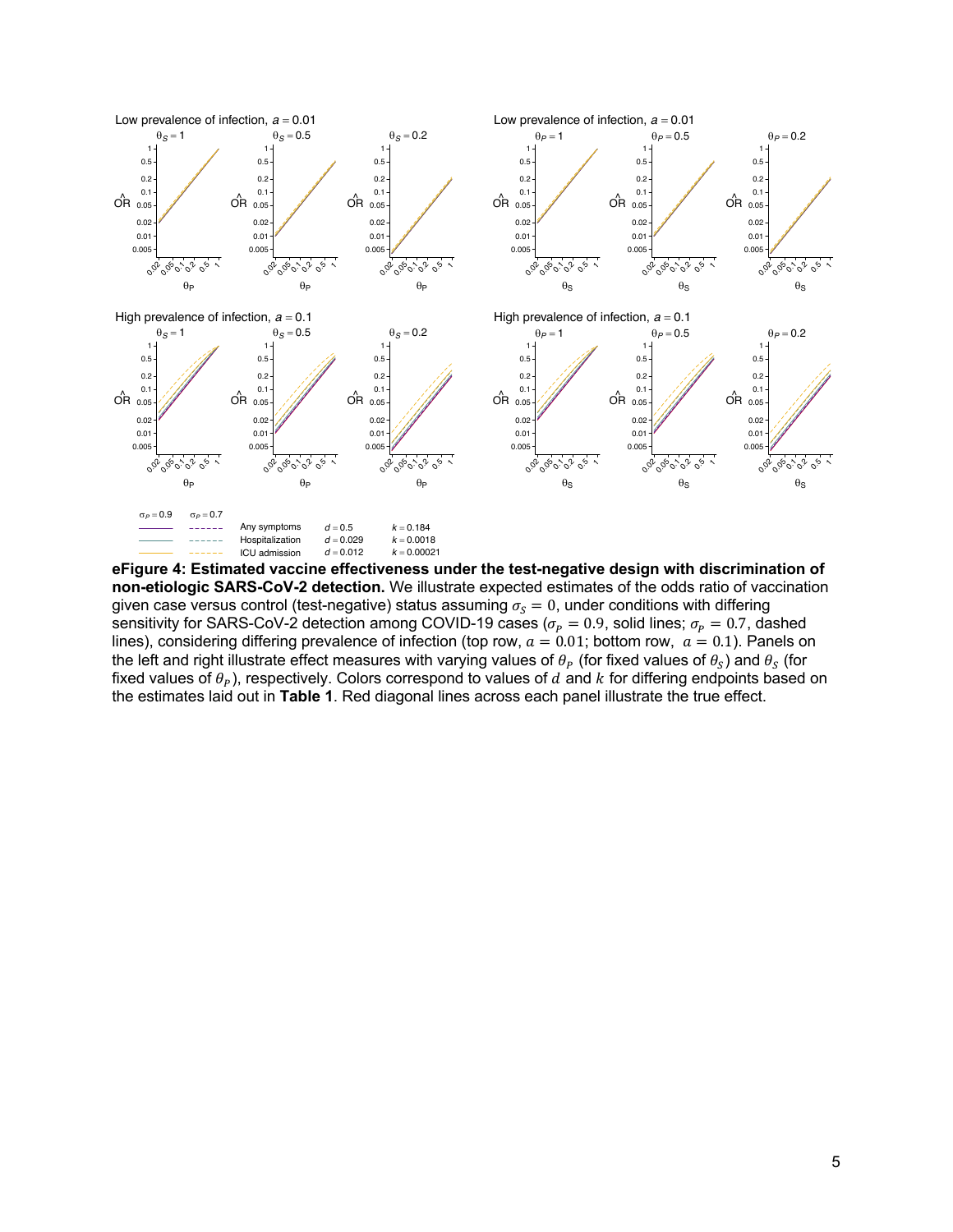

**eFigure 5: Estimated vaccine effectiveness under the traditional case–control design with differential testing, given symptoms, among vaccinated and unvaccinated persons.** We illustrate expected estimates of the odds ratio of vaccination given case versus control status, considering differing likelihood of testing among vaccinated and unvaccinated individuals, given the same clinical presentation (top row, greater testing among the vaccinated; bottom row, lower testing among the vaccinated). Panels on the left and right illustrate effect measures with varying values of  $\theta_P$  (for fixed values of  $\theta_S$ ) and  $\theta_S$  (for fixed values of  $\theta_P$ ), respectively. Colors correspond to values of d and k for differing endpoints based on the estimates laid out in **Table 1**; solid and dashed lines correspond to low ( $a = 0.01$ ) and high ( $a = 0.1$ ) infection prevalence scenarios, respectively. Red diagonal lines across each panel illustrate the true effect. The same data are plotted on log-scale axes in **eFigure 6**.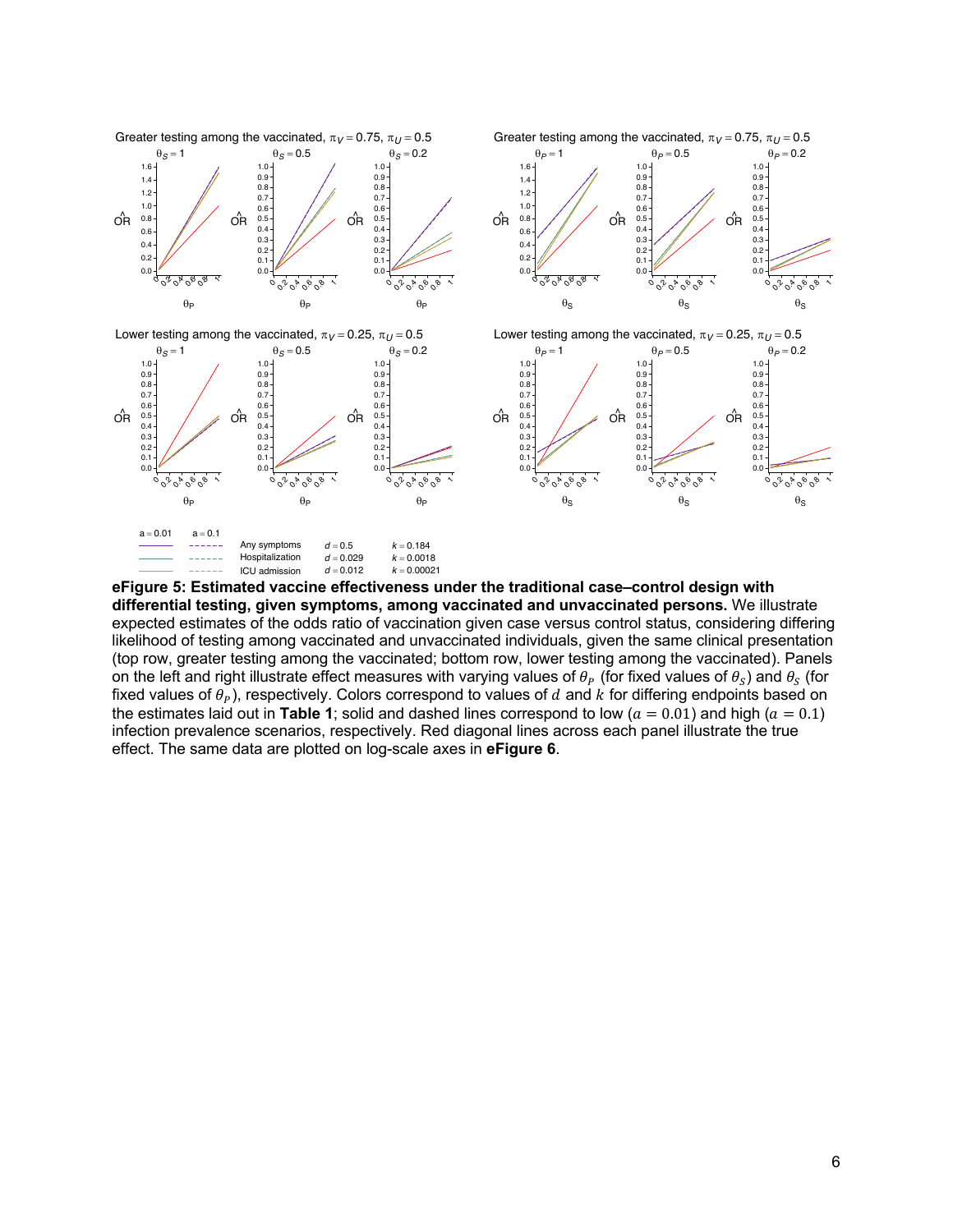

**eFigure 6: Estimated vaccine effectiveness under the traditional case–control design with differential testing, given symptoms, among vaccinated and unvaccinated persons.** We illustrate expected estimates of the odds ratio of vaccination given case versus control status, considering differing likelihood of testing among vaccinated and unvaccinated individuals, given the same clinical presentation (top row, greater testing among the vaccinated; bottom row, lower testing among the vaccinated). Panels on the left and right illustrate effect measures with varying values of  $\theta_P$  (for fixed values of  $\theta_S$ ) and  $\theta_S$  (for fixed values of  $\theta_p$ ), respectively. Colors correspond to values of d and k for differing endpoints based on the estimates laid out in **Table 1**; solid and dashed lines correspond to low ( $a = 0.01$ ) and high ( $a = 0.1$ ) infection prevalence scenarios, respectively. Red diagonal lines across each panel illustrate the true effect.